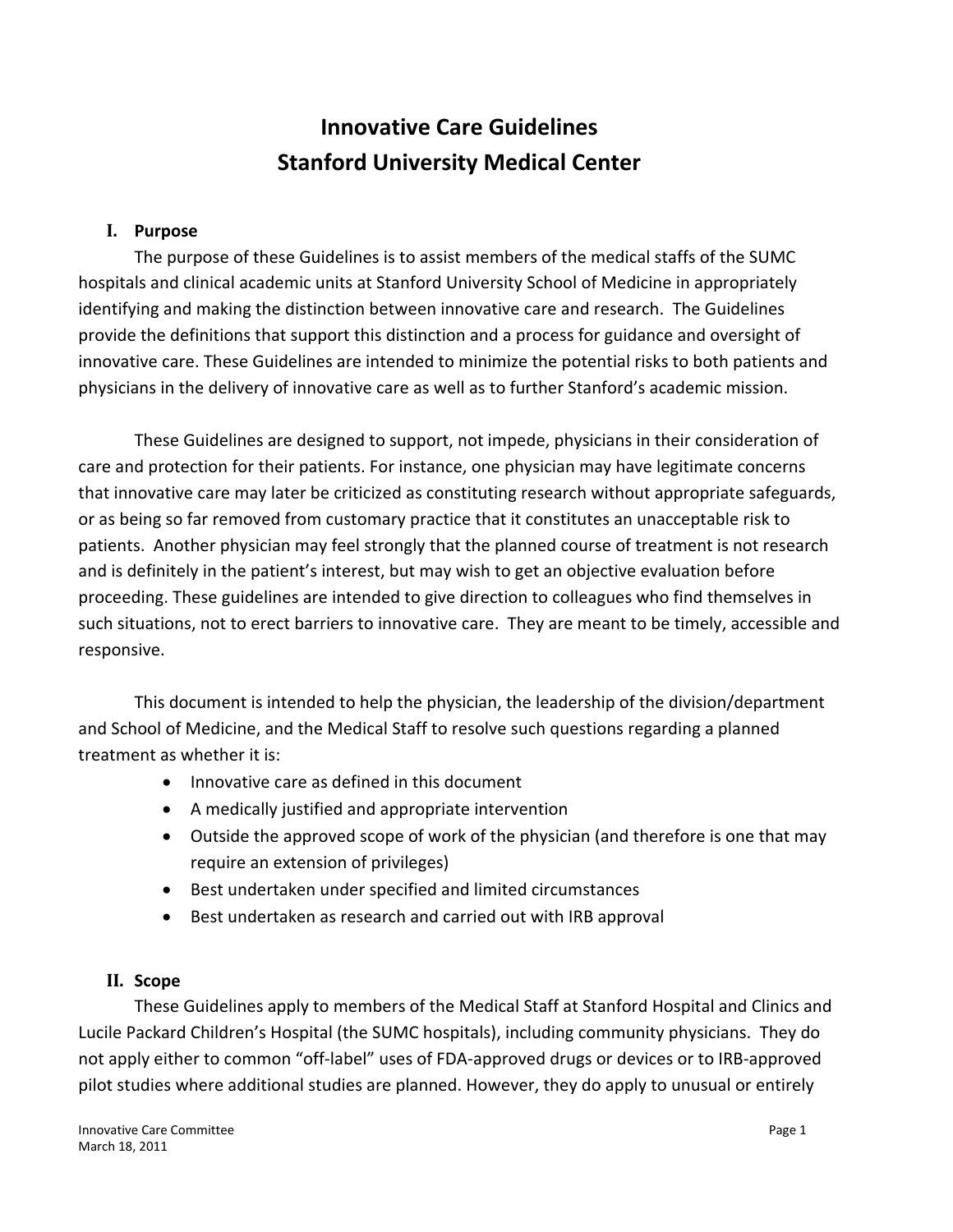novel "off‐label" uses of FDA‐approved drugs or devices. These Guidelines are also not applicable to emergency situations in which medical decisions must be made in a matter of minutes or hours.

#### **III.Definitions**

For purposes of these Guidelines, the following definitions apply:

**Innovative care**: Medical care which departs in a significant way from standard or accepted practice (Belmont Report, 1979). The primary purpose of innovative care is to benefit a patient(s), not to collect data to support a hypothesis or theory. It is a non‐standard procedure or treatment that is employed solely to enhance the wellbeing of a patient, but for which there is limited prospective evidence of safety and efficacy.

**Research**: An activity designed to test a hypothesis, permit conclusions to be drawn, and thereby develop or contribute to generalizable knowledge. Research is usually described in a formal protocol that sets forth an objective and a set of procedures designed to reach the objective (Belmont Report, 1979). The primary purpose of research is to seek new knowledge, to reorder existing knowledge or to apply existing knowledge to a new situation.

Note that where a treatment, though new to an individual physician, is an incremental revision of an established procedure and does not present significant risk, such treatment is not likely to require review or discussion.

#### **IV. Process of Consultation and Review**

 The treating physician has the responsibility of determining whether a planned treatment is likely to be considered innovative care, as defined in these Guidelines. If so, the physician, division/department and School leadership and the Medical Staff should be engaged in the weighing of risks and benefits. The question of whether the proposed activity is most appropriately undertaken as a research study ‐ and should therefore be referred to the IRB ‐ or whether it simply requires a request for an extension of privileges must also be considered.

a) The treating physician should first contact, as appropriate, the Vice Chief of Staff of SHC or the President of the Medical Staff of LPCH [Med Staff Leader] for consultation. The Credentials and Privileges Committee of SHC and the Credentialing Committee of LPCH will coordinate the administration of this function. The Med Staff Leader will consult with the relevant service chief (department chair), as well as the appropriate Senior Associate Dean for Clinical Affairs (Adult or Pediatric) and, as necessary, experts in the specific field of the proposed treatment. The Med Staff Leader may also consult with members of the review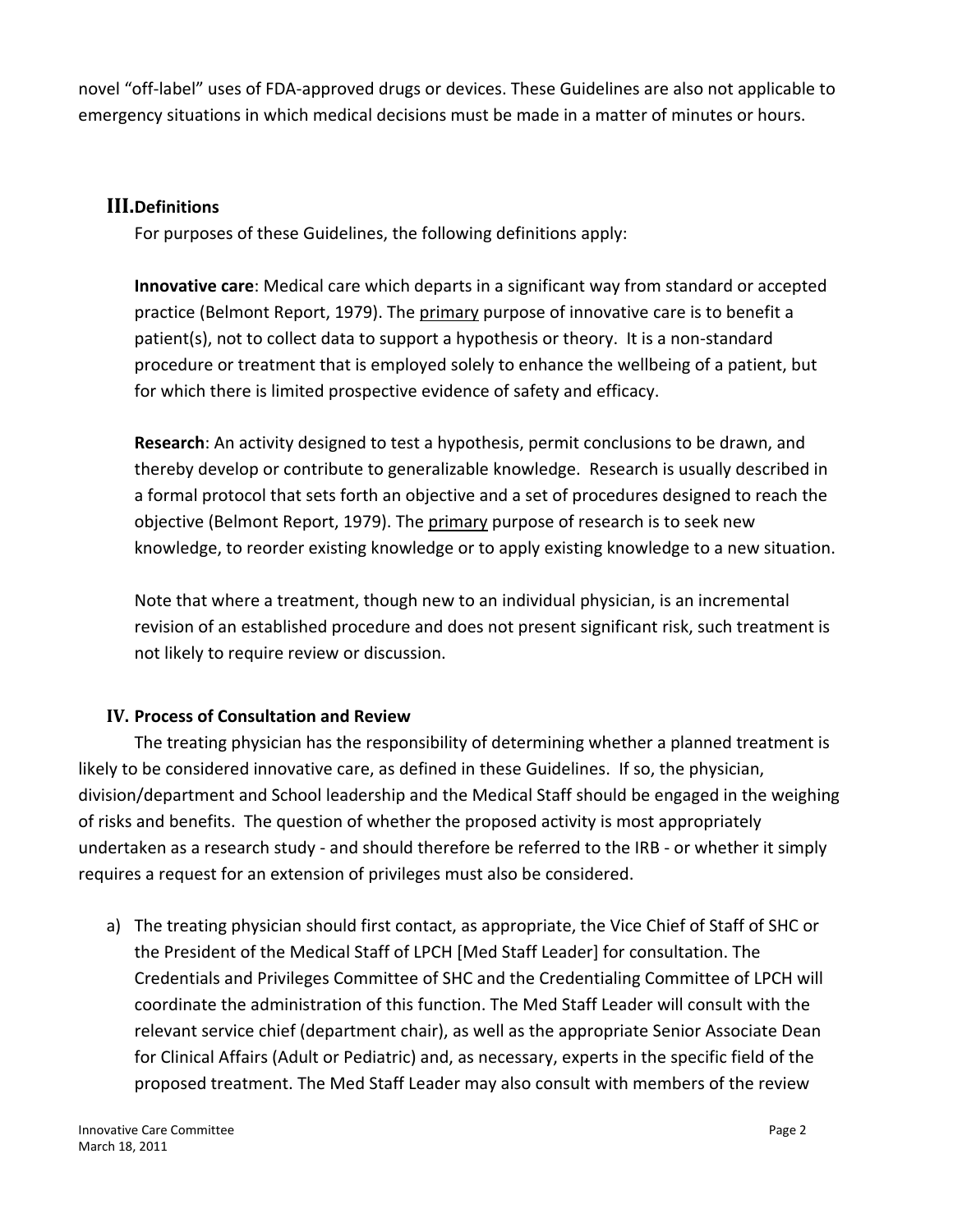committee (see below). It is expected that most consultation requests can be resolved at this point. In the event the designated leader is unavailable, the appropriate Med Staff leader will be responsible for ensuring a timely and effective review. The Director of Medical Staff Services will provide the contact information for this initial consultation.

b) If, after reviewing the planned treatment and discussing it with the treating physician, the Med Staff Leader, along with the chief/chair and Senior Associate Dean, determine that more extensive consultation is needed, an appropriate innovative care review committee [Committee] will be convened. The Committee is a standing committee designed for rapid response and flexibility in composition for expertise. It consists of a core group of physicians with expertise in credentialing and ethicists who are part of the Spectrum Research Ethics Consultation Service. In addition, for each specific case, the Committee may be revised to include a physician, unaffiliated with the patient's care team, but with domain expertise, as well as ethicists and individuals experienced in both clinical care and research. The final composition of each Committee panel may vary depending on the nature of the questions posed by the proposal, but shall not become so large as to delay review or response.

The Med Staff Leader will keep the relevant service chief and Senior Associate Dean apprised of the Committee process and will provide them with the proposed determination prior to a final recommendation being made. The final recommendation will be submitted to the treating physician, the Med Staff Leader, the chief/chair, and the Senior Associate Dean.

- c) On occasion, a member of a patient's care team other than the treating physician may have questions about whether a planned treatment is innovative care. If feasible, that individual should bring these Guidelines to the physician's attention. If this is not feasible, the individual should bring the situation to the attention of the appropriate Med Staff Leader. The Med Staff Leader should discuss with the treating physician and consult with the service chief (department chair) and the appropriate Senior Associate Dean for Clinical Affairs (Adult or Pediatric). If there is continuing concern or disagreement, there should be a more extensive review by an appropriate innovative care review committee as described above.
- d) Committee Review Considerations and Outcomes:
	- If the Committee believes that the proposed care is not truly innovative and should be considered under an existing privileging process, the requesting physician will be referred to the Credentialing and Privileging Committee.
	- If the Committee believes that the proposed care would be better undertaken as a research project, the physician will be asked to consider developing a research protocol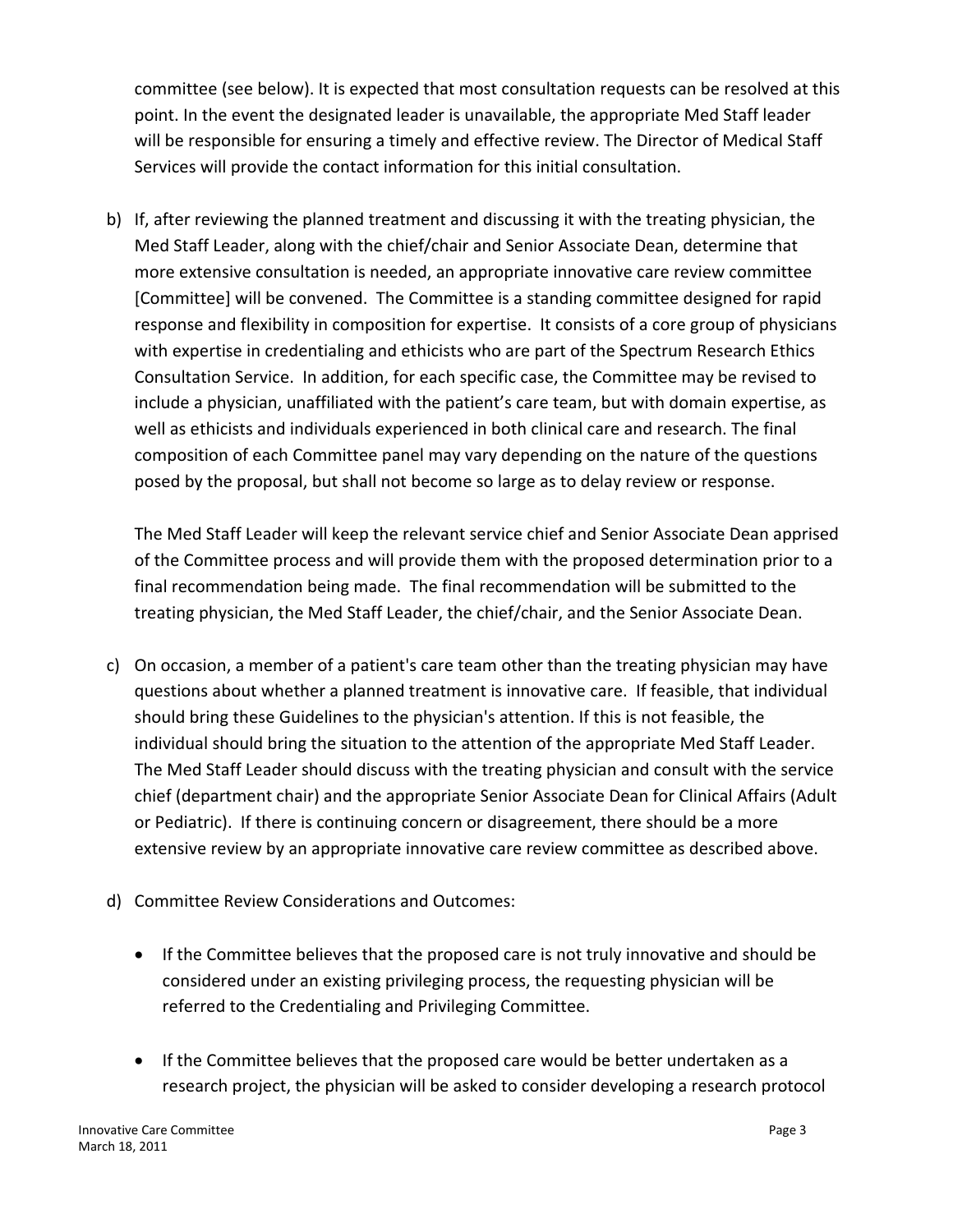for submission to the IRB. The Clinical and Translational Research Center (Spectrum) will provide consultation and advice to the Committee and physician as requested on issues of compliance and/or experimental design. The physician should understand that carrying out human subjects research without an approved IRB protocol is not permitted.

- If the Committee believes that the apparent risk‐benefit ratio *does not* support proceeding with the proposed care, it will communicate that opinion to the requesting physician and the Chief of Staff. Physicians who nevertheless proceed under such circumstances will understand that their actions are susceptible to *post hoc* peer review action. If the Chief of Staff determines that the proposed care is clearly imprudent and/or actually constitutes a threat to patients, action will be taken to prevent it from taking place at SUMC.
- If the Committee agrees that the proposed care is innovative and reasonable, approval may be given to proceed as proposed. It would normally be recommended that the treatment be restricted to a small number of patients (e.g., one to five). The Med Staff Leader will continue to provide support and consultation as well as to monitor the outcomes of the care.
- The principles of voluntary, informed consent to treatment must be respected even if the innovative treatment does not require the rigor of a research protocol. An enhanced consent process, including information about the innovative nature of the treatment, a detailed discussion of potential risks, and the alternative of receiving standard care, may be necessary to adequately inform the patient. In addition, a process for notification about adverse events and outcomes should be set up.
- If the activity is not initially recommended for consideration as a research project, but the physician decides to offer the intervention to a larger number of patients, there may be an ethical obligation to systematically study the intervention under a research protocol, if efficacy or safety is unknown. A "tracker" trial (Lilford et al., 2000<sup>1</sup>) might be recommended, and a consultation with the statistical consultation service could be advised.
- When there are multiple requests for approval of the same or very similar treatments, either serially from a single practitioner or from multiple practitioners, the Committee will consider whether the treatment should no longer be considered "innovative". If so, the Credentialing and Privileging Committee will be asked to develop privileging criteria

 $1$  Lilford RJ, Braunholtz DA, Greenhalgh R, et al. Trials and fast changing technologies: the case for tracker studies. B.M.J. 2000;320: 43-46.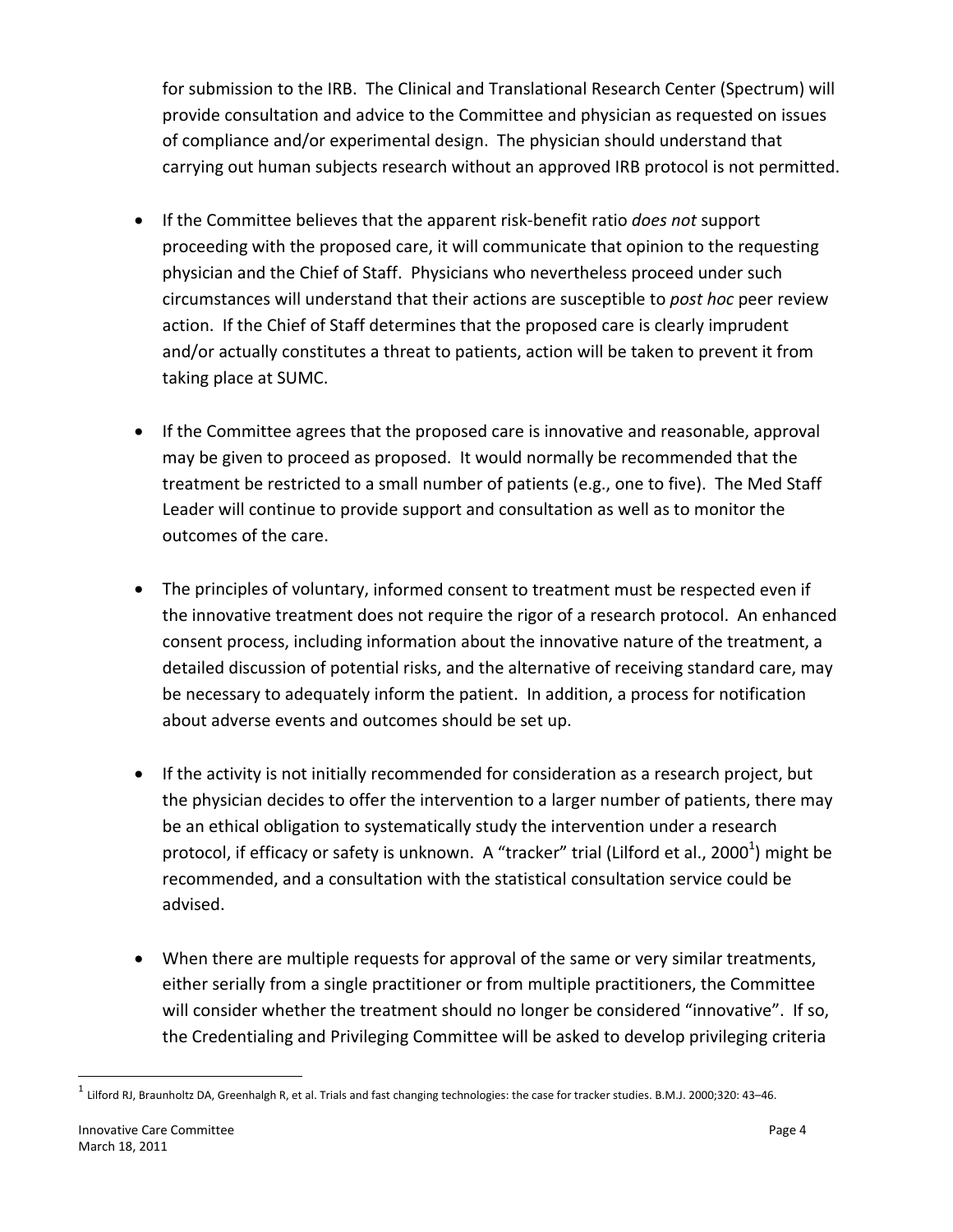in consultation with the appropriate service and/or division chiefs. However, medical staff should continue to follow these guidelines for approval of further treatments pending establishment of those privileging criteria. Alternatively, the Committee may recommend to the Credentialing and Privileging Committee that any further treatments would be best undertaken as research carried out with IRB approval. The Credentialing and Privileges Committee will make the final determination about continuing the treatments.

e) Record keeping:

The office of the Director of Medical Staff Services will keep records on:

- The number of requests
- How they are triaged
- How many innovative treatments become research
- Other relevant information as it becomes defined through use of the Guidelines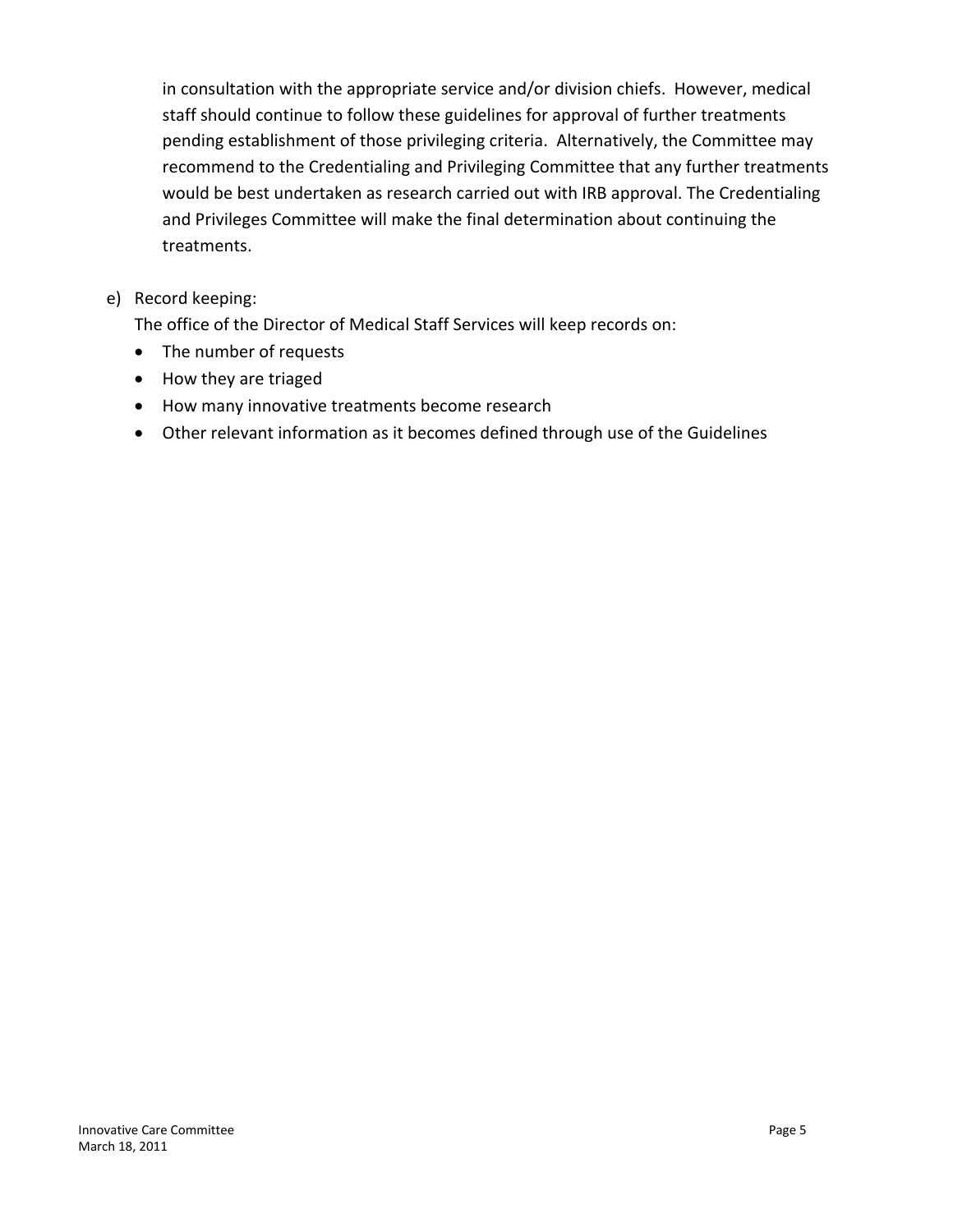# FAQs

#### **Q. Is what I am doing research or innovative care?**

**A.** Federal regulations define research as a systematic investigation, including research development, testing and evaluation, designed to develop or contribute to generalizable knowledge. The purpose of research is primarily to seek new knowledge, to reorder existing knowledge, or to apply existing knowledge to a new situation.

In contrast, the primary purpose of innovative care is to benefit a patient(s), not to collect data to support a hypothesis or theory. Innovative care is a non‐standard procedure or treatment that is solely attempted to enhance the wellbeing of a patient. Innovative care is sometimes called 'nonvalidated' treatment, since it has not been formally evaluated for safety or effectiveness.

For additional information, see the Reference Definitions on page 7.

#### **Q. What kind of oversight is required for research?**

**A.** Procedures and therapies that are determined to be research require review by the Institutional Review Board (IRB) in the Research Compliance Office. If you are uncertain if your proposed treatment should be considered research, you should begin with a consultation with the appropriate Medical Staff Leader identified in these Guidelines.

#### **Q. What kind of review and monitoring is recommended for innovative care?**

**A.** Innovative care should be reviewed prospectively and monitored according the process described in these Guidelines. For innovative therapy/procedures that present a significant increase in risk over other acceptable alternatives or if the therapy/procedure is so novel or unique that it is not possible to evaluate the risk or benefit, an appropriate innovative care review committee may be organized to review the reasonableness of the proposed treatment and the patient's situation and to make recommendations to the appropriate Medical Staff Leader, your service chief, the appropriate Senior Associate Dean for Clinical Affairs (Adult or Pediatric) and you.

#### **Q**. **Does every procedure that diverges from accepted practice fall under these Guidelines?**

**A.** It depends on the degree of deviation and the associated risks. The higher the associated risks, and the larger the divergence from accepted practice, the more important it becomes to consult the appropriate Med Staff Leader identified in these Guidelines. When in doubt, consult. The Medical Staff Organization, in consultation with the appropriate Senior Associate Dean for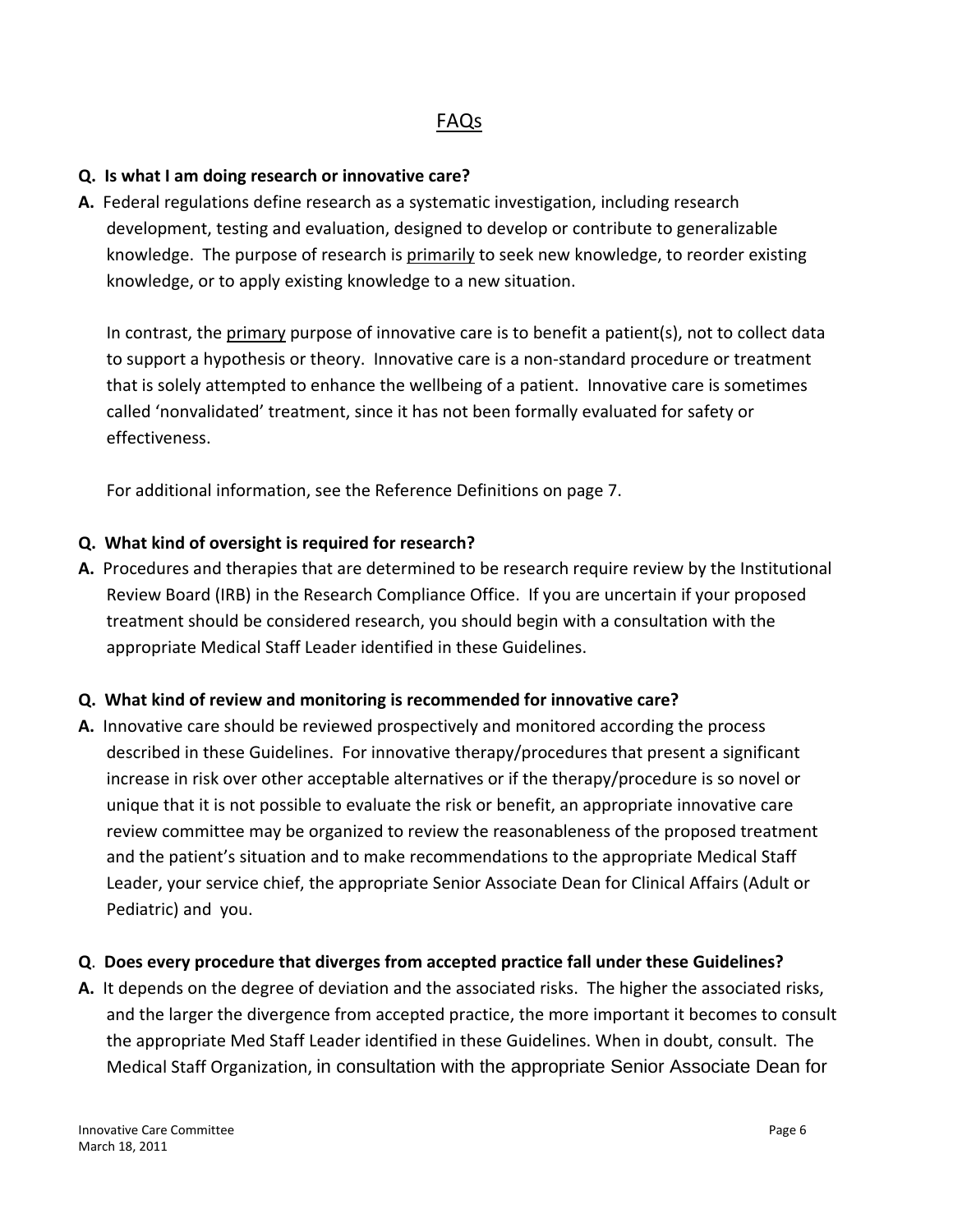Clinical Affairs (Adult or Pediatric) and the relevant service chief, is ultimately responsible for determining what kind of monitoring, support or oversight (if any) your activity requires.

### **Q. What if my approved innovative treatment/procedure is successful and I want to repeat it?**

**A**. If you want to repeat the treatment beyond the number of times initially authorized, you should consult with the appropriate Med Staff Leader, who will in turn consult with the Committee that initially reviewed your treatment plan under these Guidelines. The Committee will consider whether the treatment should no longer be considered "innovative." If so, the Credentialing and Privileging Committee will be asked to develop privileging criteria in consultation with the appropriate service and/or division chiefs. However, you should continue to follow these Guidelines for approval of further treatments pending establishment of those privileging criteria. Alternatively, the Committee may recommend to the Credentialing and Privileging Committee that any further treatments would be best undertaken as research carried out with IRB approval. The Credentialing and Privileges Committee will make the final determination about continuing the treatments.

# Q. What if I want to publish the outcome of or describe the procedures I've done in a medical **journal article?**

**A.** The Federal Office of Human Research Protections (OHRP) has said that "the intent to publish is an insufficient criterion for determining whether an activity involves research." Planning to publish an account of an activity does not necessarily mean that the project fits the definition of research. People seek to publish descriptions of clinical activities that are not research for a variety of reasons. In fact, Kennedy and Eaton  $(2007)^2$  feel that "all innovating physicians should assume a duty…to educate about the impact of their changes on patient care." They go on to say that "If formal research is not conducted…the least that innovating physicians can do is to collect outcome data on their patients and use it to inform themselves and other physicians."

<sup>&</sup>lt;sup>2</sup> Eaton, Margaret L. and Donald Kennedy. Innovation in Medical Technology. Ethical Issues and Challenges. Baltimore: Johns Hopkins Press, 2007.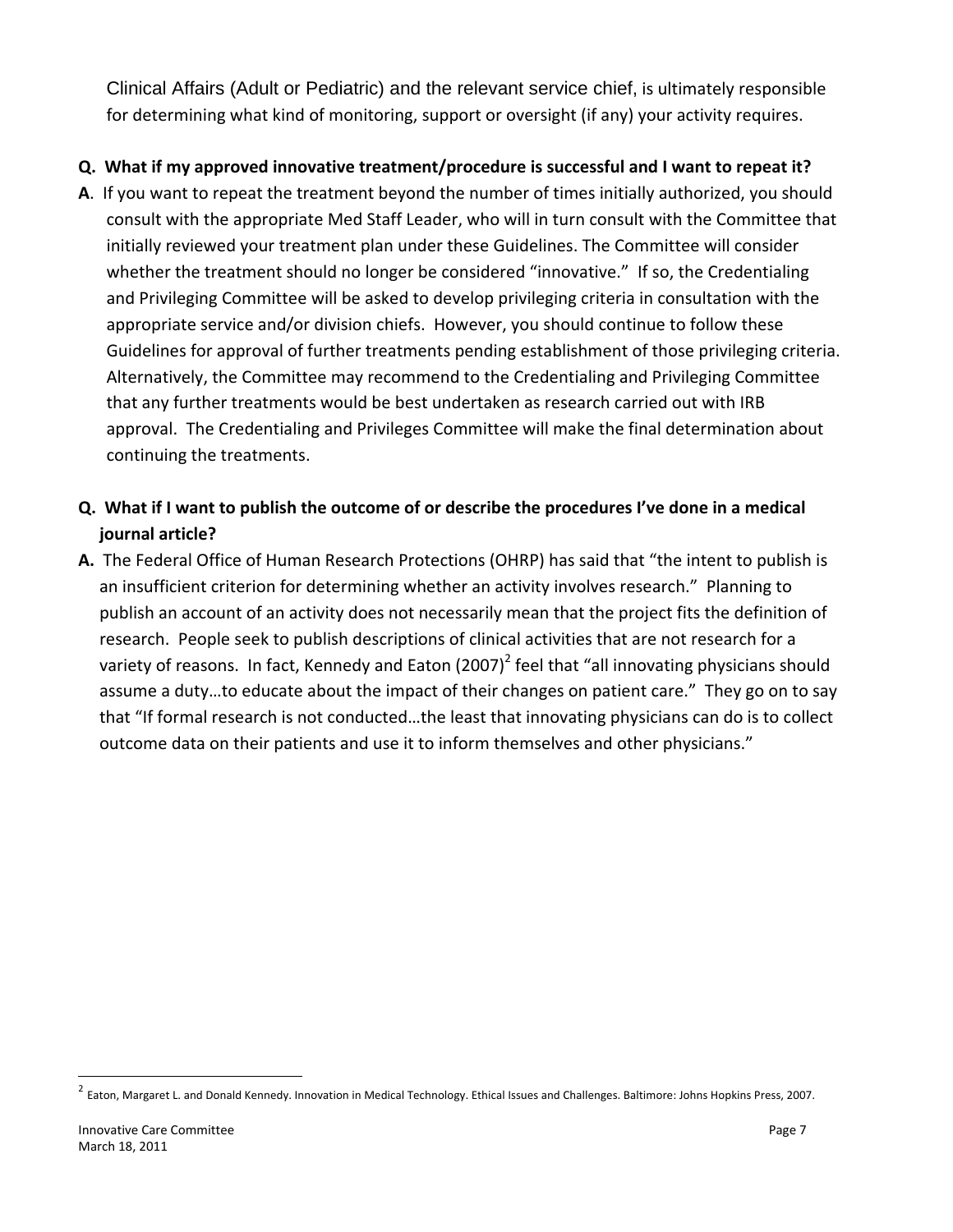## **Reference Definitions**

#### **OHRP (Federal Office for Human Research Protections and the Common Rule)**

**Research** means a systematic investigation, including research development, testing and evaluation, designed to develop or contribute to generalizable knowledge. Activities that meet this definition constitute research, whether or not they are conducted or supported under a program which is considered research for other purposes. [45 CFR 46 102(d)]

#### **FDA**

**Clinical Investigation** means any research experiment that involves a drug, device, or biologic and one or more human subjects and is subject to requirements for prior submission to the FDA (e.g., a change in labeling) or the results of the research (e.g., safety and efficacy) are intended to be submitted to the FDA as part of an application for a research or marketing permit. Such research requires both IRB and FDA reviews. The terms research, clinical research, clinical study, study, and clinical investigation are deemed to be synonymous for this definition. [21 CFR 50.3(c)]

**Off‐Label Use of Marketed Drugs, Devices, and Biologics** refers to use of a product for an indication not in the approved labeling. Good medical practice and the best interests of the patient require that physicians use legally available products according to their best knowledge and judgment. If physicians use a product for an indication not in the approved labeling, they have the responsibility to be well informed about the product, to base its use on firm scientific rationale and on sound medical evidence, and to maintain records of the product's use and effects. Use of a marketed product in this manner when the intent is the "practice of medicine" does not require a submission to the FDA or review by an IRB. [FDA Guidance documents]

#### **Belmont Report and Other Sources**

**Innovation** is when a physician departs in a significant way from standard or accepted practice. The innovation does not, in and of itself, constitute research. The fact that it is new, untested or different does not automatically place it in the category of research. [Belmont Report, 1979]

**"Innovative treatment"** is an activity designed primarily to benefit the individual patient, but where the activity is un‐validated, i.e., where there is limited evidence to establish that the activity will be successful. It will typically be offered to a small number of individuals on an ad hoc basis.

**"Treatment"** is defined as an activity designed primarily to benefit the individual patient (and can include diagnostic, prognostic, or therapeutic activities) where there is a reasonable expectation of success.